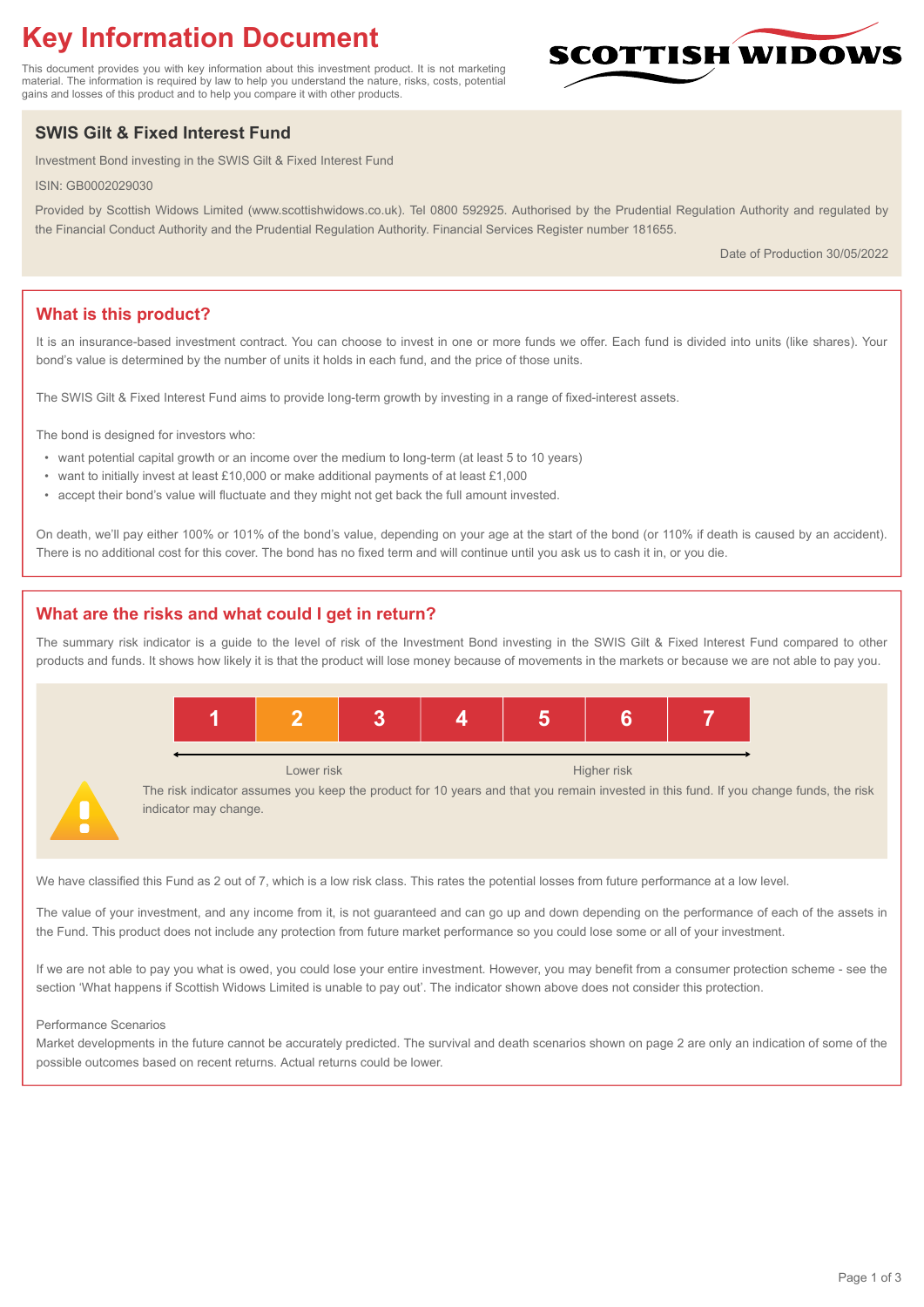

#### **What are the risks and what could I get in return? (continued)**

This table shows the money you could get back over the next 10 years, under different scenarios, assuming that you invest £10,000. The figures below assume no withdrawals are taken and do not allow for any Large Fund Bonus which may apply. The scenarios shown illustrate how your investment could perform. You can compare them with the scenarios of other products. The scenarios presented are an estimate of future performance based on evidence from the past on how the value of this investment varies, and are not an exact indicator. What you get will vary depending on how the market performs and how long you keep the investment. The stress scenario shows what you might get back in extreme market circumstances, and it does not take into account the situation where we are not able to pay you. The death scenario assumes investments perform in line with the moderate scenario.

The figures shown include all the costs of the product itself, but may not include all the costs that you pay to your adviser. The figures do not take into account your personal tax situation, which may also affect how much you get back. Before deciding to invest, you should read the Additional Information Document for more information on the risks and what you might get back. See page 2 for information on how the performance scenarios are calculated.

| <b>Investment £10,000</b> |                                                    |          |          |                                             |  |  |
|---------------------------|----------------------------------------------------|----------|----------|---------------------------------------------|--|--|
|                           |                                                    | 1 year   | 5 years  | 10 years<br>(Recommended<br>holding period) |  |  |
| <b>Survival Scenarios</b> |                                                    |          |          |                                             |  |  |
| <b>Stress scenario</b>    | £7,009<br>What you might get back after costs      |          | £7,816   | £7,032                                      |  |  |
|                           | $-29.91%$<br>Average return each year              |          | $-4.81%$ | $-3.46%$                                    |  |  |
| Unfavourable scenario     | What you might get back after costs<br>£9,265      |          | £8,296   | £7,515                                      |  |  |
|                           | Average return each year                           | $-7.35%$ | $-3.67%$ | $-2.82%$                                    |  |  |
| Moderate scenario         | What you might get back after costs                | £9,872   | £9,559   | £9,182                                      |  |  |
|                           | Average return each year                           | $-1.28%$ | $-0.90%$ | $-0.85%$                                    |  |  |
| Favourable scenario       | What you might get back after costs                | £10,513  | £11,007  | £11,211                                     |  |  |
| Average return each year  |                                                    | 5.13%    | 1.94%    | 1.15%                                       |  |  |
| <b>Death scenarios</b>    |                                                    |          |          |                                             |  |  |
| Insured event             | What your beneficiaries might get back after costs | £9,971   | £9,654   | £9,273                                      |  |  |

#### **What happens if Scottish Widows is unable to pay out?**

Your Plan is fully covered by the Financial Services Compensation Scheme. More information about compensation arrangements is available from the Financial Services Compensation Scheme, who can be contacted on 0800 678 1100 or 0207 741 4100 or via their website at www.fscs.org.uk

#### **What are the costs?**

The Reduction in Yield (RIY) shows what impact the total costs you pay will have on the investment return you might get. The total costs take into account one-off, ongoing and incidental costs. The amounts shown here are the cumulative costs of the product itself, for three different holding periods. The monetary figures shown assume you invest £10,000 and investments perform in line with the moderate scenario. The figures are estimates and may change in the future. The person selling you or advising you about this product may charge you other costs. If so, this person will provide you with information about these costs, and show you the impact that all costs will have on your investment over time.

| <b>Investment £10,000</b>       |                             |                              |                            |  |  |  |
|---------------------------------|-----------------------------|------------------------------|----------------------------|--|--|--|
| <b>Scenarios</b>                | If you cash in after 1 year | If you cash in after 5 years | If you cash in at 10 years |  |  |  |
| Total costs                     | £151                        | £538                         | £983                       |  |  |  |
| Impact on return (RIY) per year | .52%                        | 1.12%                        | 1.08%                      |  |  |  |